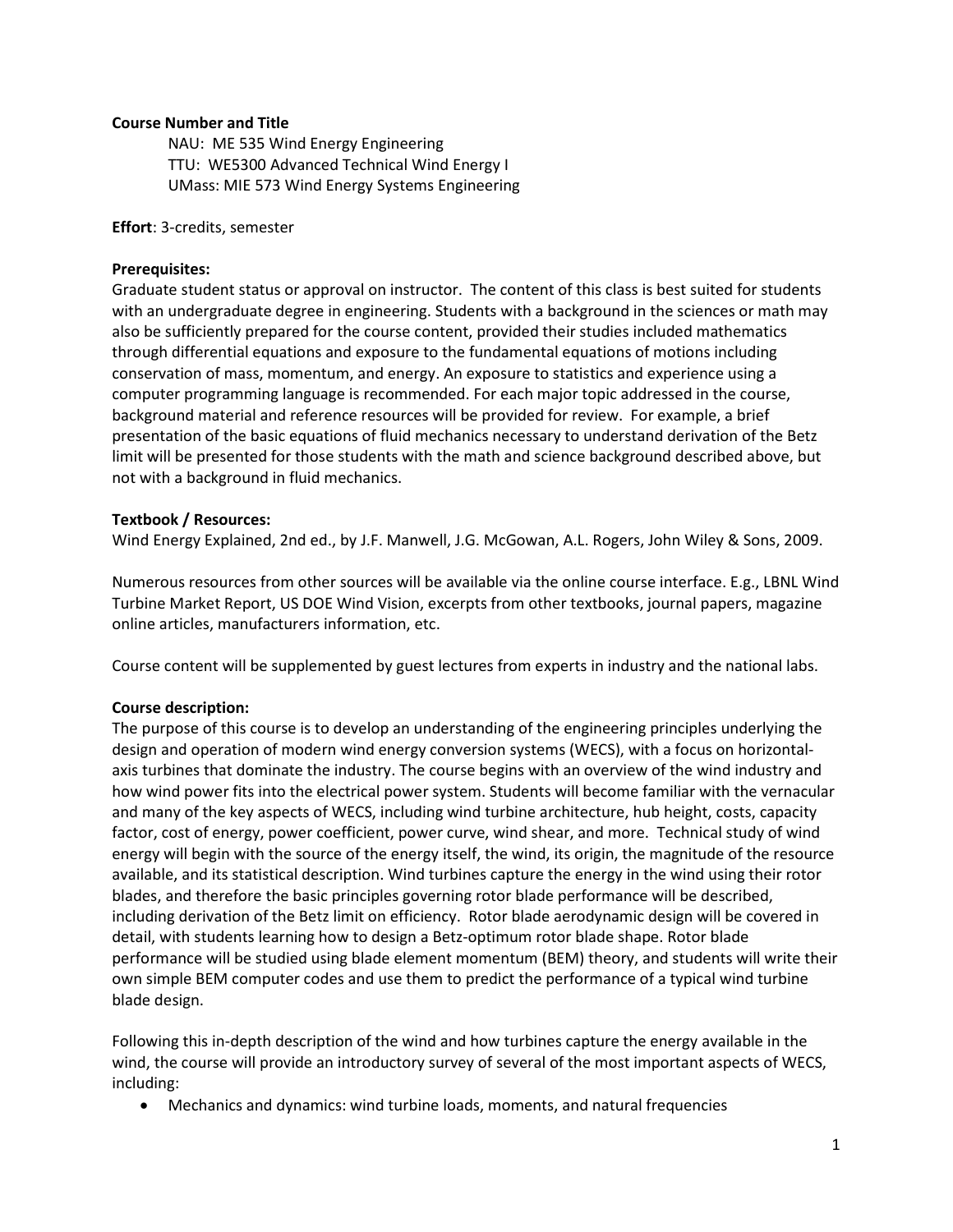- Electrical power generation: generator topologies and characteristics, and interconnection to the grid
- Materials and components
- Wind turbine control
- Wind turbine design and testing
- Wind power plant design
- Environmental and regulatory considerations
- Wind energy economics

For each of these survey topics, the governing principles, concepts or equations will be described (not derived) and their important consequences and/or results presented. Students will become familiar with the meaning and importance of key parameters and equations and be able to perform straightforward calculations. Upon completing the course, students will understand the salient aspects of wind turbine performance and design and will have the background necessary for advanced study of wind turbine design, wind power plant design, and wind power development.

## Learning Outcomes:

The following list contains the learning outcomes for the course. As a graduate-level course covering a very broad topic, many outcomes are anticipated.

- 1) an understanding of the breadth of topics necessary to understand wind energy conversion systems (WECs)
- 2) an understanding of the key terms and concepts used in the wind industry
- 3) an ability to identify and describe the main components of a horizontal-axis wind turbine, and of a wind power plant
- 4) an understanding of the impact of wind energy in a global/societal context; in this case how WECs fit into societies energy needs and clean energy solutions
- 5) an ability to apply mathematics, science and engineering principles to WECs
- 6) an ability to design the shape of rotor blades for a horizontal-axis wind turbine within realistic constraints, and to identify other system components consistent with the rotor design
- 7) an ability to identify, formulate and solve problems related to wind energy conversion systems
- 8) a recognition of the need for and an ability to engage in life-long learning, as related to sustainable energy and wind energy
- 9) a knowledge of contemporary issues related to WECs
- 10) an ability to use the techniques, skills and modern engineering tools necessary for engineering practice as applied to WECs. (e.g. creating or using computer-implemented solutions in wind turbine design and/or performance prediction)
- 11) an ability to communicate effectively the technical results of the WECs project design

# Topics:

| Introduction; Overview of WECS, wind turbine applications, topology, and design |  |
|---------------------------------------------------------------------------------|--|
| Wind resource analysis                                                          |  |
| Introduction to aerodynamics of wind turbines                                   |  |
| Aerodynamics & ideal blade planform                                             |  |
| Blade element momentum technique                                                |  |
| Blade design and performance prediction                                         |  |
| Electrical aspects of wind turbines                                             |  |
| Wind turbine controls                                                           |  |
| Mechanics and dynamics of wind turbines                                         |  |